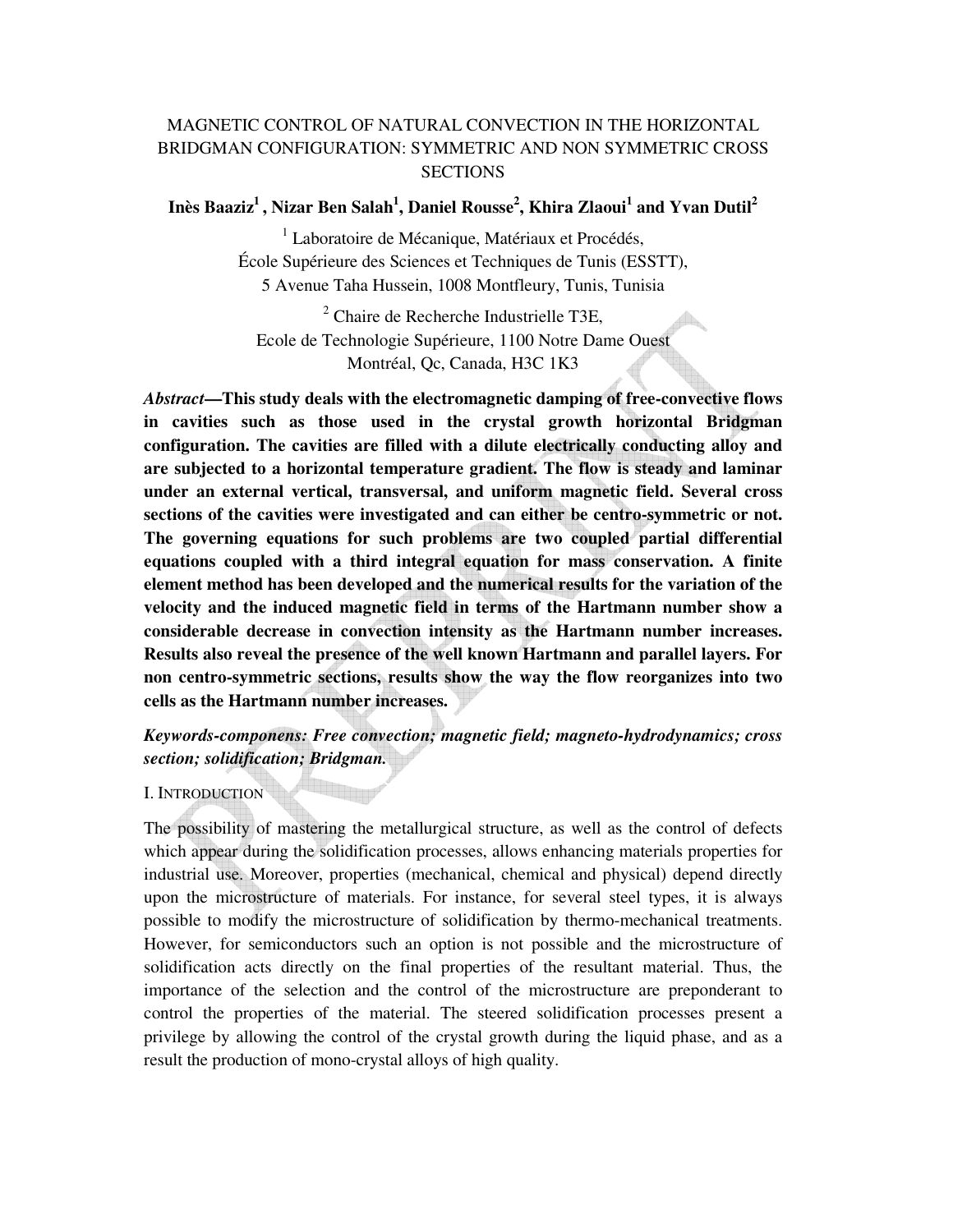Among steered solidification processes, the horizontal Bridgman method (HBM) may be considered for its simplicity compared to other methods and for its allowance to independently control the three experimental parameters: the temperature gradient, the concentration, and the pulling velocity. In this configuration, the single crystal develops slowly inside a melting pot of variable geometry, which is subjected to an external unidirectional axial thermal gradient and filled with an alloy fluid having an initial concentration  $C_0$ . The cavity is pulled at a constant velocity V such that the liquid phase of the alloy in hot zone solidifies progressively in the colder one. The temperature gradient, within the liquid phase, induces free convective movements, acting on the crystalline growth by ordering the transport of doping impurities and of heat in the growth interface. The resulting natural convection, during the crystalline growth, causes non homogeneities and striations. And this is responsible for defects affecting the quality of the resultant crystals. Thus, the understanding of the movements of natural convection in the liquid phase and the ability to control them becomes a preponderant objective in an attempt to eliminate them. Since the materials are good electrical conductors in their liquid state, it is possible to use magneto-hydrodynamic (MHD) effects to modify the fluid motion and, therefore, obtain crystals which better satisfy the ever increasing requirements of technology.

Many studies had proved that magnetic fields can be used to damp the convection during the directional solidification of electrically conductive molten materials. The control of the intensity of convection by exposing the convector flow to a magnetic field of constant or variable strength and direction has been put into evidence in many works during the last three decades. For instance, the investigations of Hoshikawa *et al*. [1] and Kim *et al*. [2] were made for the control of the crystal growth in the Czochralski method. Those works have shown significant improvements of the quality of the crystals of silicon due to the reduction of temperature fluctuations responsible for the oscillating crystal growth characterized by a non uniform distribution of doping impurities in the crystal.

More recently, the experience of Campbell and Koster [3] on the crystalline growth of indium antimonide in the vertical Bridgman configuration proved that the intensity of the convection may modify the shape of the solidification front. For the horizontal configuration, Davoust *et al*. [4] had investigated numerically the MHD control of free convection. The three dimensional numerical results, obtained using a commercial numerical code (POLY3D), showed the MHD damping and the reorganization of the convective flow obtained for  $0 < Ha < 100$  for a circular cell. These results also illustrated the building-up of the Hartmann layers and of the side layers when the Hartmann number increases.

The same configuration with a rectangular enclosure was also studied analytically by Garandet *et al*. [5]. In this 2D study, the authors demonstrated that for a high Hartmann number, the velocity gradient in the heart of the cavity, outside both Hartmann layers and far from walls parallel to the magnetic field, is always constant.

A numerical investigation using p-version least-squares finite element method was developed by Dennis *et al*. [6] for the prediction of the solidification under the influence of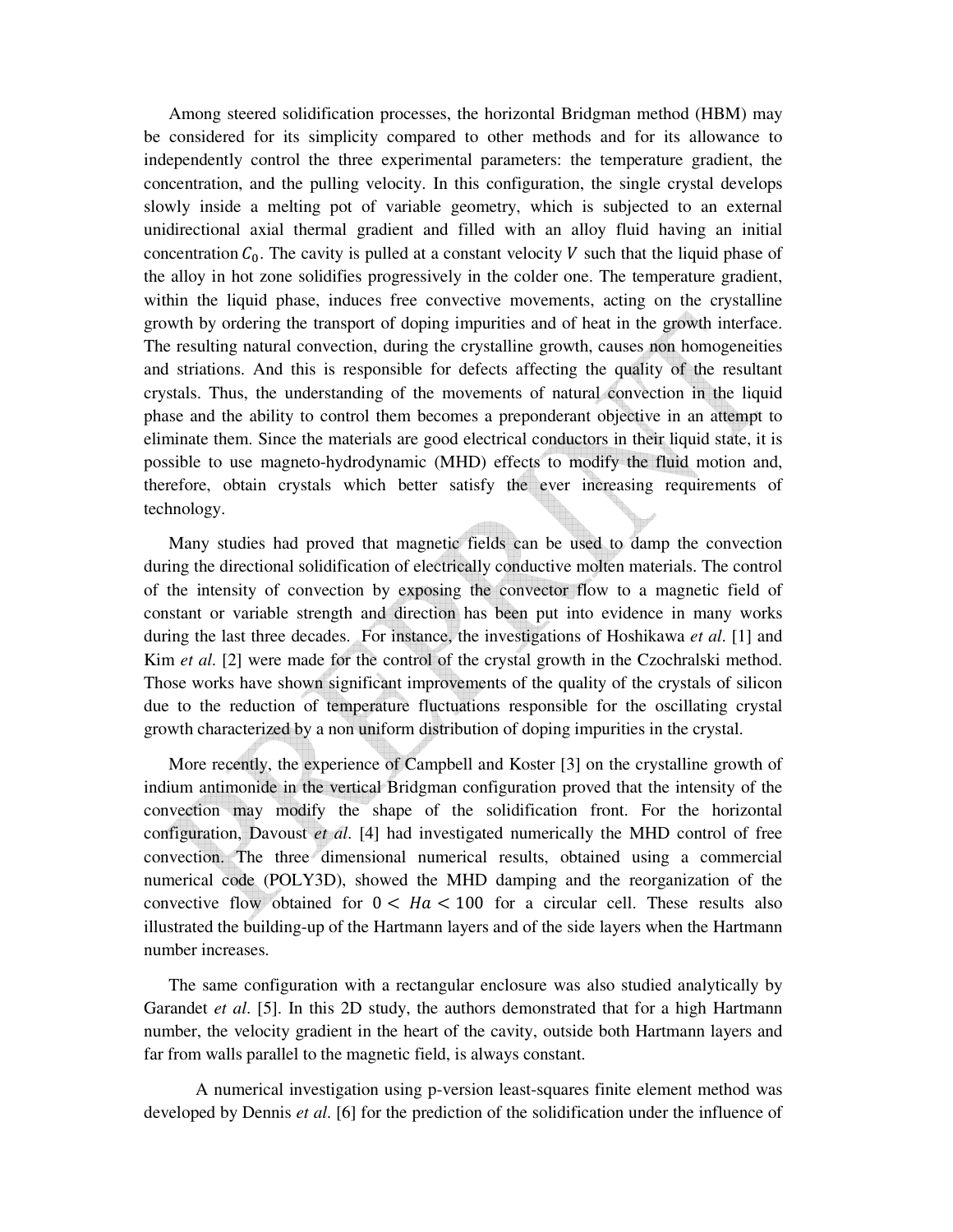an externally applied magnetic field. The numerical results showed considerably different flow patterns in the melt and temperature distribution in the resulting solid, in both cases of full and reduced gravities.

Mitric *et al*. [7] studied experimentally the effect of applying an alternating magnetic field on the crystal growth of gallium alloys by vertical Bridgman configuration. The results showed that by using magnetic fields of  $2mT$  and  $3mT$ , they succeeded to maintain the radial segregation almost constant. The application of an alternating magnetic field was also experimentally studied by Diaz *et al*. [8] to investigate its effect on the decrease of radial segregation towards the end of the ingots.

Li *et al*. [9] investigated experimentally the influence of a high magnetic field on columnar dendrite growth during the directional solidification. They proved that the magnetic field changes the dendrite growth significantly. They also showed that for the MnBi dendrite, an axial high magnetic field enhanced the growth of the primary dendrite arm along the solidification direction and at a lower growth speed, a high magnetic field is capable of causing the occurrence of the columnar-to-equiaxed transition (CET). Moreover, it has also been observed [9] that a high magnetic field affects the growth of the high-order dendrite arms of the  $\alpha - Al$  dendrite at a higher growth rate. The above results may be attributed to the alignment of the primary dendrite arm under a high magnetic field and the effect of a high magnetic field on crystalline anisotropy during directional solidification.

Zaïdat *et al*. [10] experimentally investigated the influence of forced convection induced by a travelling magnetic field on the macro-segregation and the grain structure for Nickel alloys. They showed that this configuration can control macro-segregations and that the dendrite primary spacing may be modified by varying the applied field.

More recently, a three-dimensional numerical simulation has been performed by Jaber *et al.* [11] to study the growth of  $Ge<sub>0.98</sub>Si<sub>0.02</sub>$  by the traveling solvent method. They applied axial and rotating magnetic fields to suppress the buoyancy convection in the melt zone. They found, by applying an axial magnetic field of various intensities  $(2, 10, \text{ and } 22 \text{ mT})$ , that as the axial magnetic field increases, the silicon distribution nearby the growth interface becomes more uniform. In the case of a rotating magnetic field, with different applied rotational speeds (2, 7 and 10  $rpm$ ), they found out that this kind of magnetic field has a marked effect on the silicon concentration, which changes its shape from a convex curve to a nearly flat shape as the magnetic field intensity increases.

However, one can notice that very few studies were interested in the effect of the cavity cross section shape on the velocity damping and on the induced magnetic field. To the best knowledge of the authors, the only available works are those of Garandet *et al*. [5] and Moreau *et al*. [12]. In the first reference, the authors presented an asymptotic analytical solution for the flow, in the core region, developed for the high Hartmann numbers limit. In the second reference, a numerical solution using a commercial package (FLUX-EXPERT) was presented and covered different cross section shapes.

The purpose of the present work is to develop a finite element method to study the influence of the application of a vertical magnetic field on natural convection – which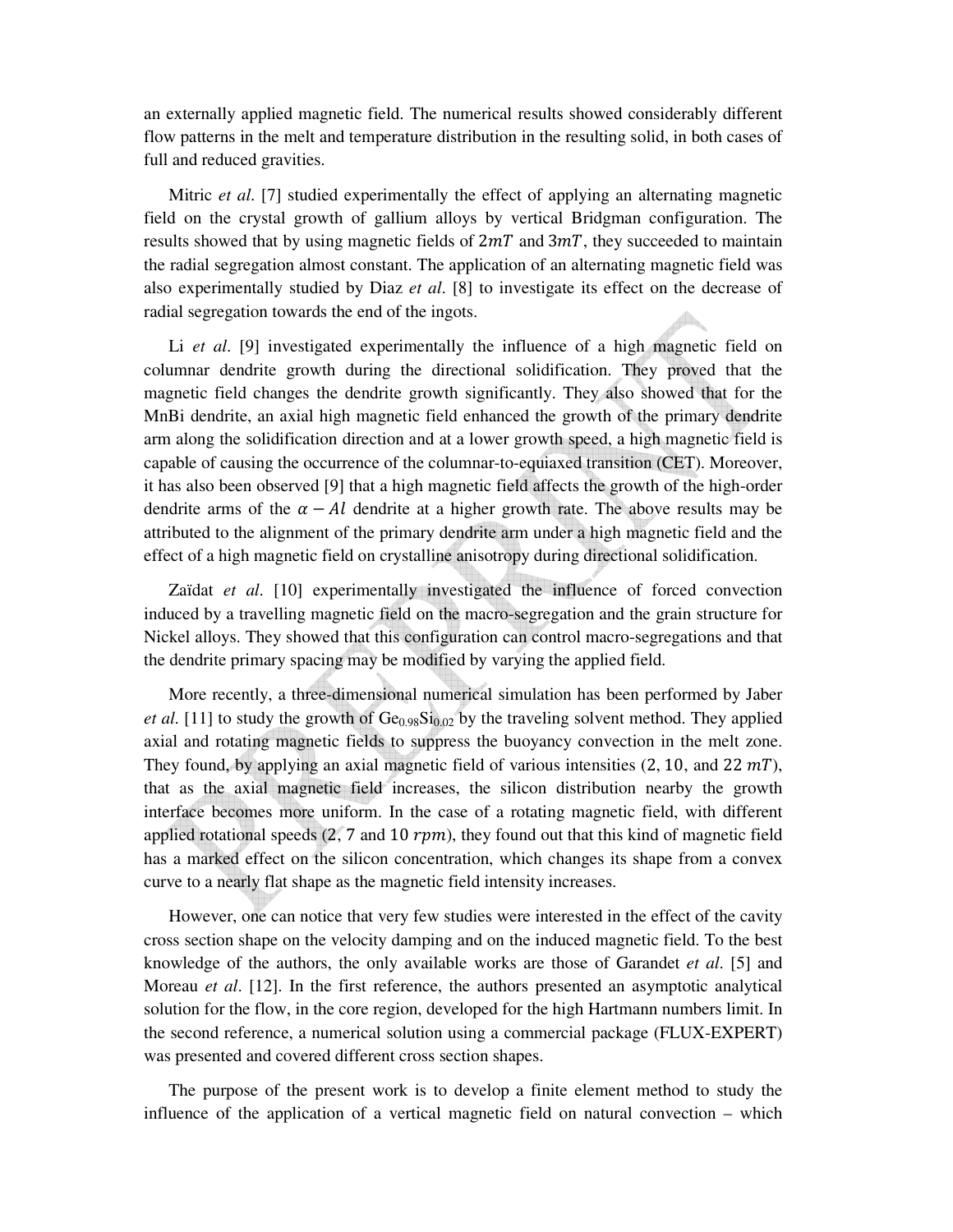appears in the liquid phase – during the solidification of a liquid metal in the artificial crystal growth horizontal Bridgman configuration. The method had to be applied to several centro-symmetric cross section shapes (circle, square, and lozenge) and to non symmetric cross section shapes with respect to the horizontal axis (triangle and half a circle). In all cases, perfectly electrically and thermally insulating walls were considered.

The rest of the paper is organized in four sections. In the next one, the mathematical modeling of the investigated problem is presented. Essentially, the mathematical description of the problems involves two partial differential equations coupled with an integral flow conservation equation. In the third section, the numerical methodology is detailed. In brief, the weak integral form of the problem is shown and the solution strategy is discussed. In the fourth section, some of the most important results are presented and discussed for the velocity field only. Main conclusions and perspectives are drawn in the fifth and last section.

#### II. THE MATHEMATICAL MODEL

In this study, the geometry involves a horizontal cylinder of length  $L$ , with cross-section *S*. This cross section is defined by an arbitrary equation  $z(y)$  that describes its contour. *H* is the characteristic dimension of this cross section. This cylinder is assumed to be filled with an electrically conducting liquid metal. The cylinder, which represents a typical horizontal Bridgman crucible, is submitted to a horizontal constant temperature gradient  $G = \frac{\Delta T}{L}$  and to an external applied vertical uniform magnetic field  $\vec{B}_0$  (Figure 1).

In this work, we are only interested to the fully established regime of zero flow rate driven by buoyancy. The velocity  $\vec{u}$  and the induced magnetic field  $\vec{b}$ , which is superposed to the applied magnetic field  $\vec{B}_0$ , are then collinear and directed along the horizontal axis  $\vec{x}$ .

Under the Boussinesq approximation and in the limit of low Prandtl numbers – which is completely justified for liquid metals – the mathematical model can be obtained. It is presented in the following sub-sections.

# II.1. MAGNETIC INDUCTION EQUATION

Starting from the Maxwell equations, Ohm's law and the principle of conservation of electric charge and under the classical magneto hydrodynamic assumptions [13-14], one can obtain the magnetic induction equation which can be written as:

$$
\frac{\partial \vec{B}}{\partial t} - \vec{\nabla} \times (\vec{u} \times \vec{B}) + \eta \vec{\nabla} \times (\vec{\nabla} \times \vec{B}) = 0 \tag{1}
$$

where  $\vec{u}$  and  $\vec{B}$  are respectively the velocity field and the total magnetic field, whereas  $\eta$  is the magnetic diffusivity coefficient equal to:

$$
\eta = \frac{1}{\mu_m \sigma}
$$

 $\mu_m$  is the magnetic permeability and  $\sigma$  is the electric conductivity.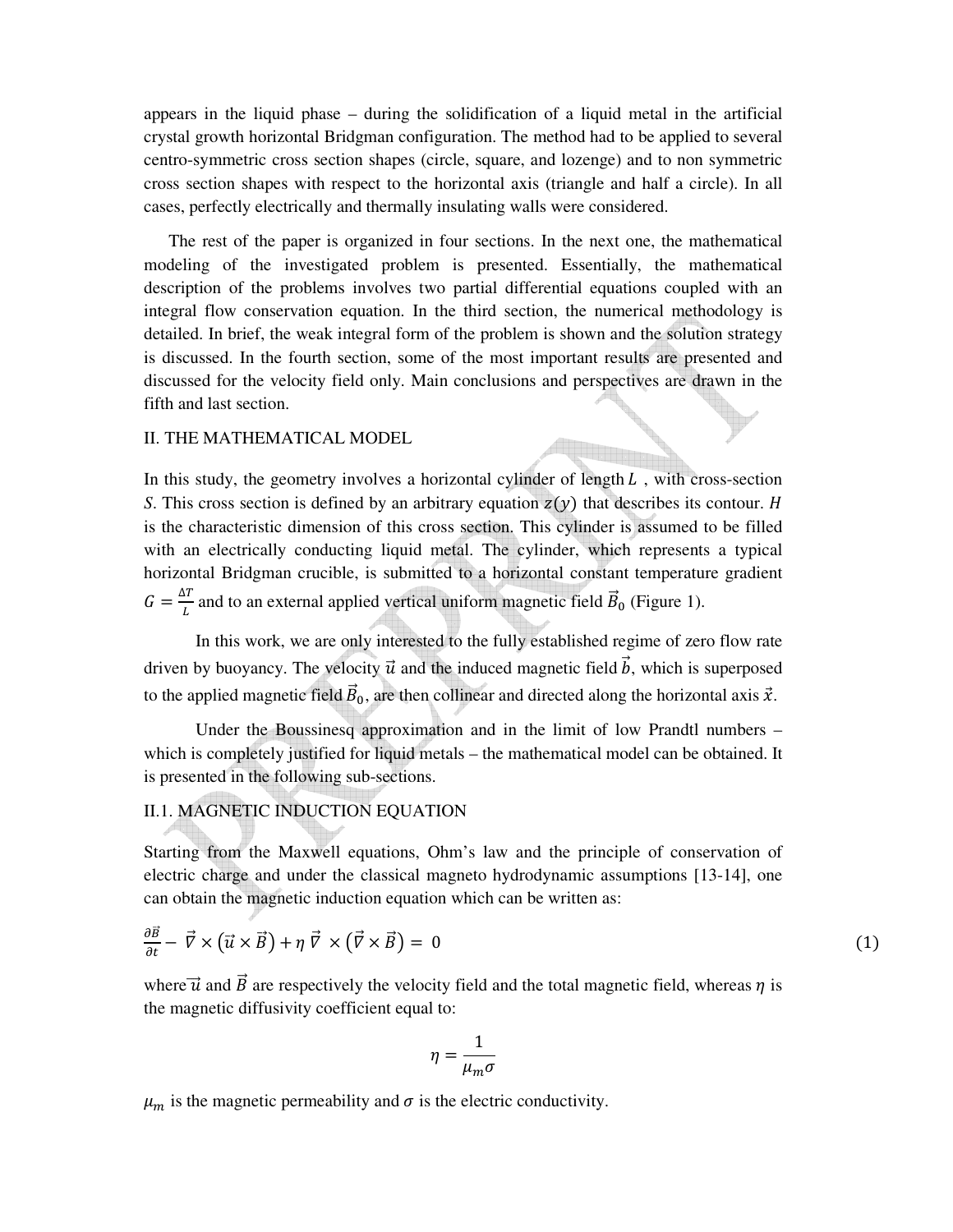#### PREFERABLY INSERT FIG 1ABOUT HERE

Equation (1) embeds a diffusive curl-curl second order term, a convective curl first order term, and a hyperbolic – in time – first order term. It involves the great advantage of directly relating the main hydrodynamic and electromagnetic quantities without any interference.

The respect of the magnetic field free divergence constraint, which is one of the fundamental Maxwell equations, has been widely discussed in Ben Salah's works [15-16] where the authors concluded to the necessity of the explicit respect of this condition. In the current work, and since the study is confined to the permanent fully established regime, the induced magnetic field is reduced to:

$$
\vec{b}=(b,0,0)^t
$$

The magnetic free divergence constraint implies that the only non zero component of the induced magnetic field must be independent of  $x$ :

$$
b=b(y,z)
$$

and the total magnetic field is then written as:

$$
\vec{B}=(b(y,z),0,B_0)^t
$$

Projection of equation (1) along the  $x$  axis gives:

$$
\eta \Delta b + B_0 \frac{\partial u}{\partial z} = 0 \tag{2}
$$

The two other projected equations (corresponding to the  $y$  and  $z$  axes components) are useless since they do not provide any additional information.

# II.2. THE NAVIER-STOKES EQUATIONS

Under the classical Boussinesq approximation, the density is written such that:

$$
\rho = \rho_0 \big( 1 - \beta (T - T_0) \big) \tag{3}
$$

and the Navier-Stokes equations describing the hydrodynamic aspects of the buoyancy driven flow of the present problem can be written as:

$$
\vec{\nabla}.\vec{u} = 0 \tag{4}
$$

$$
\left(\frac{\partial\vec{u}}{\partial t} + (\vec{u}.\vec{v})\vec{u}\right) = \vec{g} - \beta(T - T_0)\vec{g} - \frac{1}{\rho_0}\vec{v}p + \nu\,\vec{v}^2\vec{u} + \frac{1}{\rho_0\mu_m}\left(\vec{v}\times\vec{B}\right)\times\vec{B}
$$
\n<sup>(5)</sup>

where  $\rho_0$ , T,  $T_0$ ,  $\beta$ ,  $\nu$ ,  $\vec{g}$  and  $p$  denote, the density at a certain reference temperature, the temperature, the reference temperature, the dilatation coefficient, the kinematic viscosity, the gravity acceleration, and the pressure, respectively. Here, it should be noted that in the limit of low Prandtl numbers, there is no need to couple equations (4) and (5) with the energy equation since the temperature distribution is controlled by conduction at the first order and may be expressed as: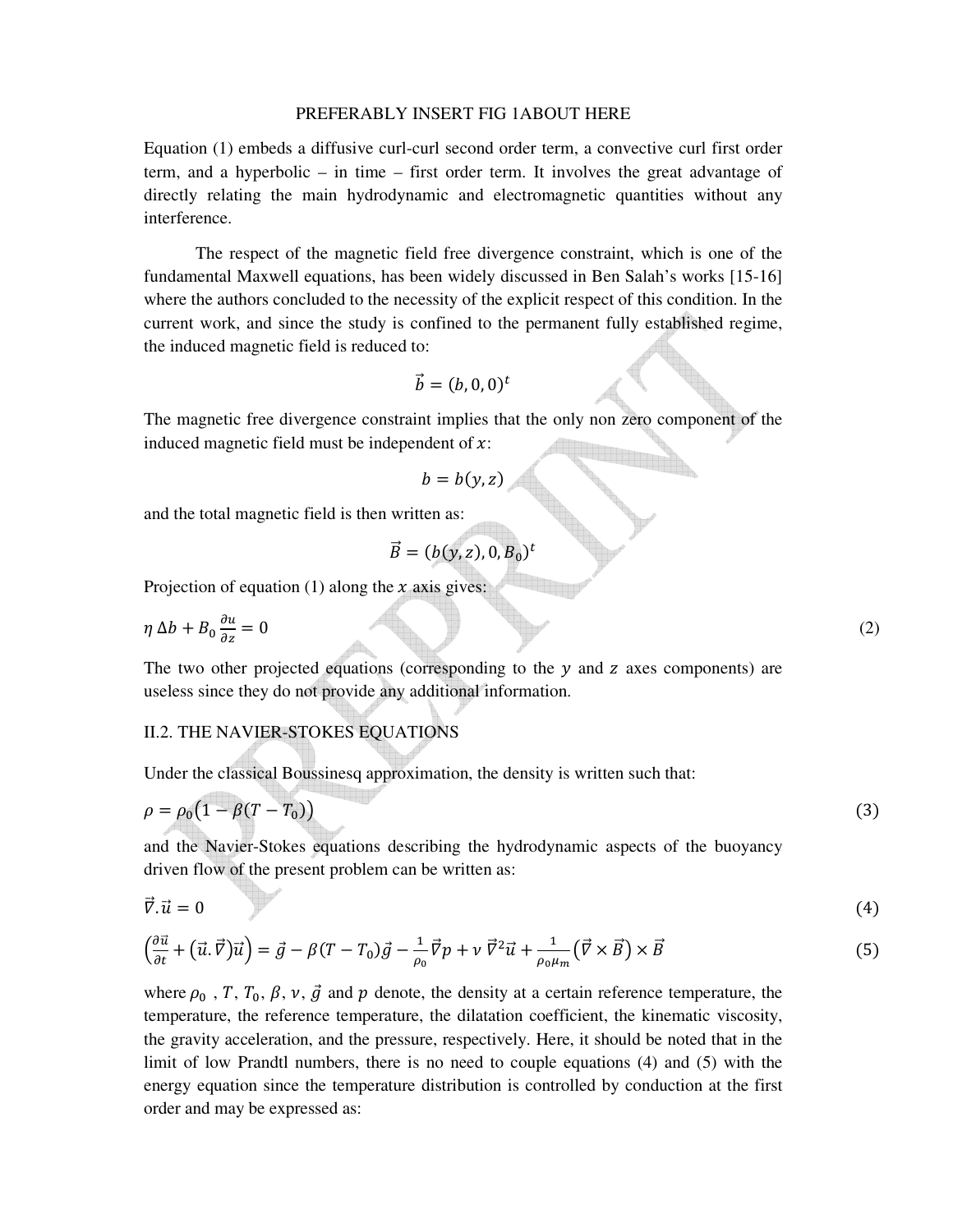$T(x, y, z) = T_0 + Gx + \theta(y, z)$  (6)

where  $\theta(y, z)$  is a small correction, due to convection, to the externally applied uniform temperature gradient – which can be neglected.

 In the present work, and since, as stated before, the interest is focused only on the permanent fully established regime, the velocity field can be written as:

$$
\vec{u} = (u(y, z), 0, 0)^t \tag{7}
$$

The projection of equation (5) on the axes of the Cartesian system of reference gives:

$$
-\frac{1}{\mu_m \rho_0} B_0 \frac{\partial b}{\partial z} - \nu \Delta u + \frac{1}{\rho_0} \frac{\partial p}{\partial x} = 0
$$
\n(8)\n
$$
\frac{1}{\mu_m \rho_0} b \frac{\partial b}{\partial y} + \frac{1}{\rho_0} \frac{\partial p}{\partial y} = 0
$$
\n(9)\n
$$
\frac{1}{\mu_m \rho_0} b \frac{\partial b}{\partial z} + \frac{1}{\rho_0} \frac{\partial p}{\partial z} + g - \beta (T - T_0) g = 0
$$
\n(10)

It is worth noting that  $(\vec{\nabla} \times \vec{b}) \times \vec{b}$  is a pure gradient which can be incorporated into the following new definition of pressure:

$$
p^* = p + \rho_0 g z + \frac{b^2}{2\mu_m \rho_0} \tag{11}
$$

di b

and that equations (8)-(9) and (10) can be rewritten such that:

$$
-\frac{1}{\mu_m \rho_0} B_0 \frac{\partial b}{\partial z} - \nu \Delta u + \frac{1}{\rho_0} \frac{\partial p^*}{\partial x} = 0 \tag{12}
$$

$$
\frac{\partial p^*}{\partial y} = 0 \tag{13}
$$

$$
\frac{\partial p^*}{\partial z} = \rho_0 \beta G x g \tag{14}
$$

Integrating equation (14), having in mind that  $p^*$  is independent of  $y$ , yields:

$$
p^* = \rho_0 \beta G x g (z - \bar{z}) \tag{15}
$$

 $\bar{z}$  being an integration constant. Taking the derivative of  $p^*$  with respect to  $x$  then gives:

$$
\frac{\partial p^*}{\partial x} = \rho_0 \beta G g (z - \bar{z}) \tag{16}
$$

Finally, equation (12) can be reformulated as follows:

$$
\nu \Delta u - \beta G g (z - \bar{z}) + \frac{1}{\mu_m \rho_0} B_0 \frac{\partial b}{\partial z} = 0 \tag{17}
$$

Equations (2) and (17) represent the system of equations to be solved. These equations can be considered as two modified Poisson equations coupled through their right hand side terms. This system of equations is underdetermined since it involves three unknowns  $u, b$ , and the integration constant  $\bar{z}$ . Therefore, one needs to provide a closure relation to obtain a unique solution. Since the problem involves a nil net flow, an obvious choice for this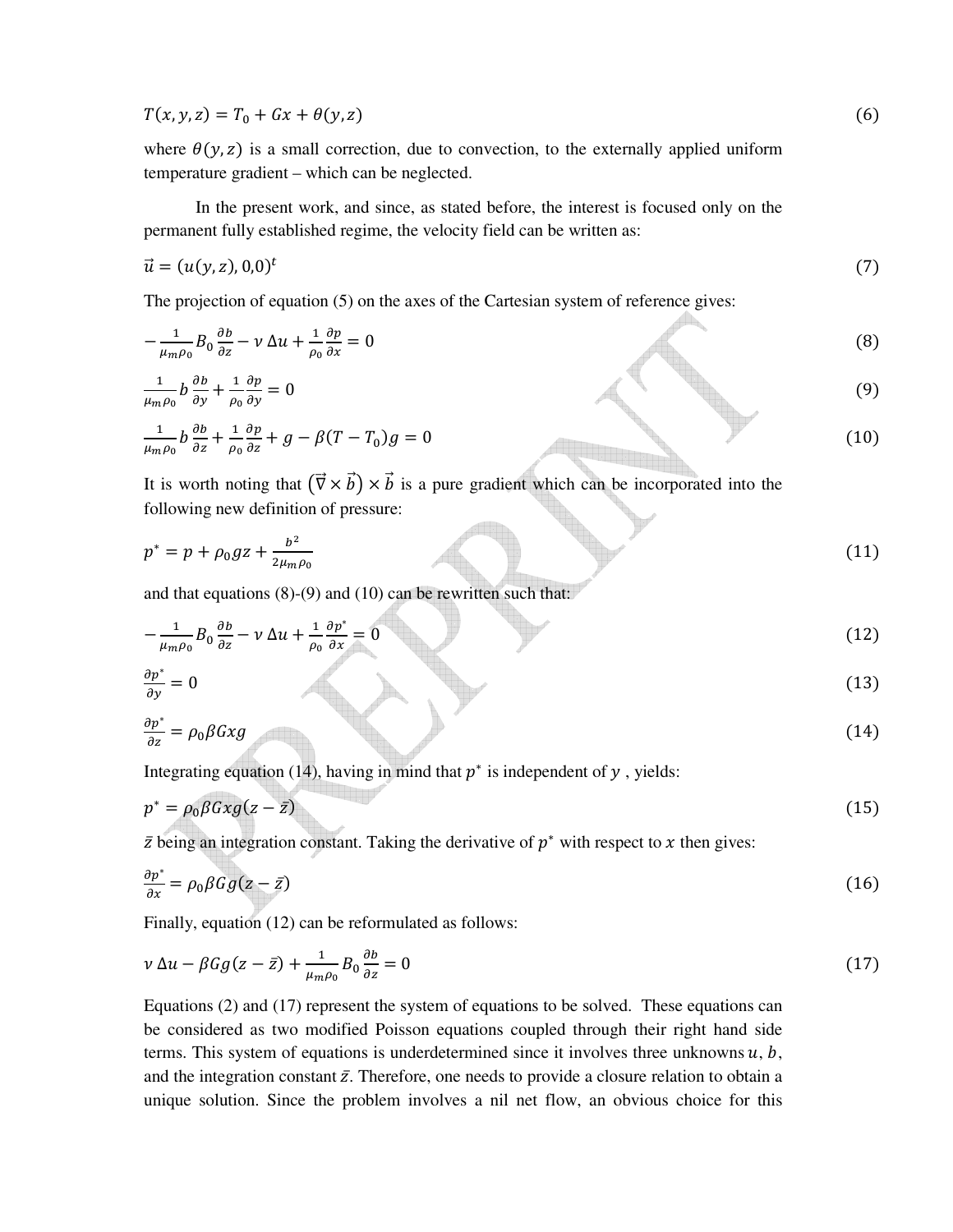closure relation is the integral equation expressing the conservation of the volumetric flow over the cross section  $S$ :

$$
\iint_{S} u \, dy \, dz = 0 \tag{18}
$$

Equation (2) is seen as the equation for the  $x$  component of the induced magnetic field  $b$ , whereas equation (17) is the equation for the  $x$  component of the velocity field. Equation (18) could be interpreted as the equation for the integration constant  $\overline{z}$  since it plays the role of filtering the adequate value for this *a priori* unknown constant.

# II.3. DIMENSIONLESS FORM OF EQUATIONS AND BOUNDARY CONDITIONS

Introducing the non dimensional following variables:

$$
U = \frac{uH}{v}, Y = \frac{y}{H}, Z = \frac{z}{H}, B = \frac{b}{B_0 \mu_m \sigma v}
$$
  
one can obtain the following non dimensional form of equations:  

$$
\Delta B + \frac{\partial U}{\partial z} = 0
$$
(19)  

$$
\Delta U - Gr(Z - \bar{Z}) + Ha^2 \frac{\partial B}{\partial z} = 0
$$
(20)  

$$
\iint_{S^*} U dY dZ = 0
$$
(21)

for which  $S^*$  is the non dimensional cross section, *Gr* and *Ha* are, respectively, the Grashoff and the Hartmann numbers, defined as:

$$
Gr = \frac{g\beta G H^4}{v^2}; \ Ha = B_0 H \sqrt{\frac{\sigma}{\rho v}}
$$

The set of equations (19)-(20)-(21) constitutes the system of equations to be solved inside the dimensionless cross section which represent the domain of application of these equations. The boundary conditions are classical. On the contour of the section  $S$ , they imply the no-slip condition  $u = 0$  and the continuity of b. In this work, attention is limited to the study of electrically perfect insulating walls. Then, by Ampere's law,  $b = 0$ . This implies that the non dimensional boundary conditions are:

$$
B = 0 \qquad \text{and} \quad U = 0 \tag{22}
$$

III. THE NUMERICAL METHODOLOGY

# III.1. SOLUTION STRATEGY

In general, the integral-partial differential set of equations (19-21) subjected to the Dirichlet boundary conditions (22) would require a rather long iterative procedure to determine the constant  $\overline{Z}$ . In the present work, this difficulty is easily accounted for because the flow rate  $Q = \iint_{S^*} U dY dZ$  is a linear function of the constant  $\overline{Z}$ . Considering two given values  $\overline{Z}_1$ and  $\bar{Z}_2$  and the corresponding solutions of the partial differential equations, it is easy to show that, with the boundary conditions,  $U_1 - U_2$  is an homogeneous linear function of  $\bar{Z}_1 - \bar{Z}_2$ , and that the flow rates can be written as:

$$
f_{\rm{max}}
$$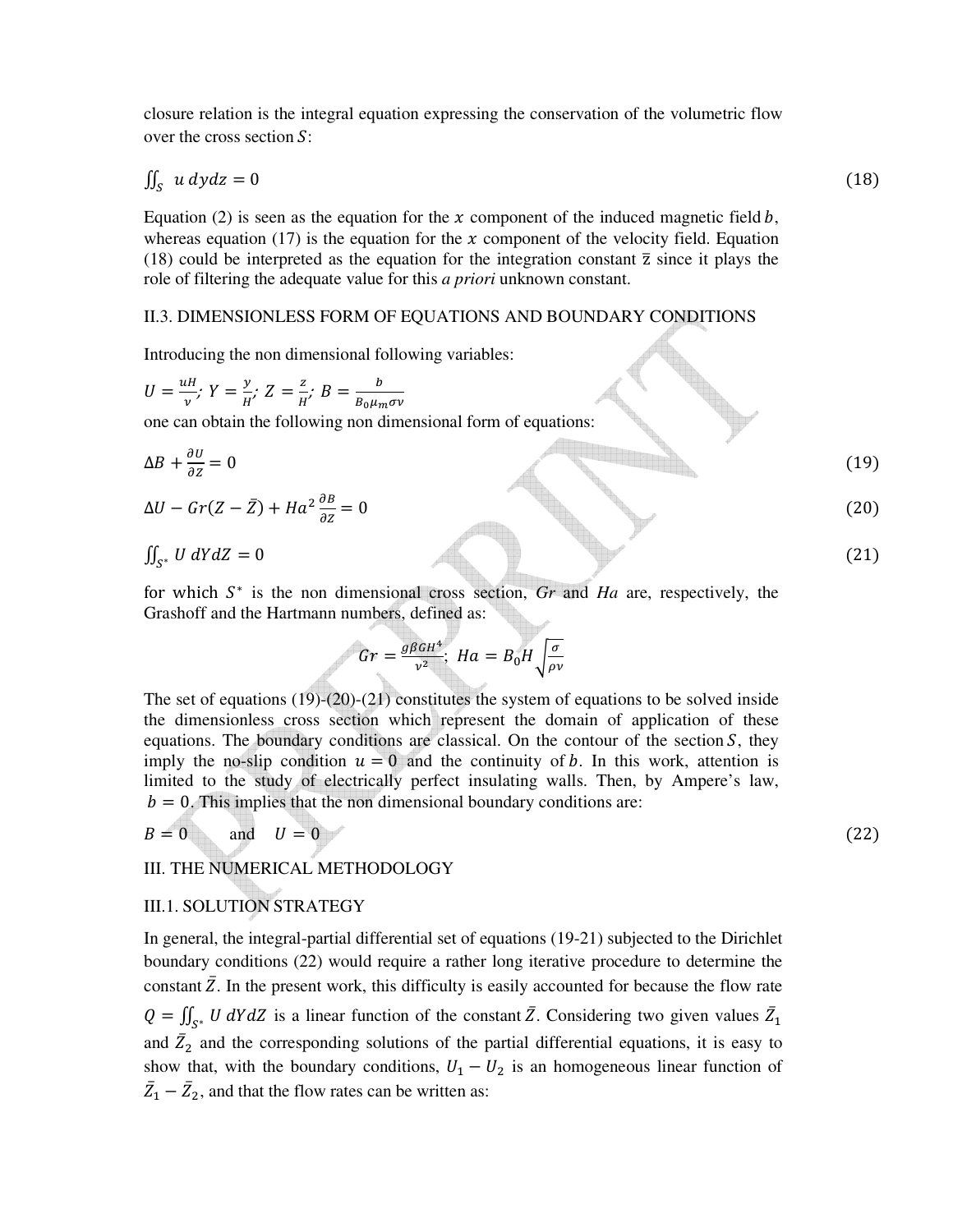$Q_1 - Q_2 = \alpha(\bar{Z}_1 - \bar{Z}_2)$ 

As a consequence, when two values of the flow rate  $Q_1$  and  $Q_2$  are computed, for two given values of  $\bar{Z}_1$  and  $\bar{Z}_2$ , constant  $\alpha$  is readily obtained from equation (23) and the value of  $\bar{Z}$ which ensures that  $Q = 0$  can then be calculated. The special case of centro-symmetric cross sections is even simpler: U is an odd function of Z,  $\overline{B}$  is an even function of Z. Hence,  $\overline{Z} = 0$ .

 In the case of non centro-symmetric cross sections, because the integral condition of zero flow rate (21) has to be satisfied, an elementary procedure, based on the fact that the flow rate O is a linear function of the integration constant  $\overline{Z}$ , allows to circumvent the integral differential character of the problem. This procedure reads as follows:

- Solve the system of equations (19)-(20) with  $\overline{Z} = \overline{Z}_1$  and compute the flow rate  $Q_1$  with  $Q_1 = \iint_{S^*} U_1 dY dZ$ .
- Resolve the same system of equations with  $\overline{Z} = \overline{Z}_2$  and recompute the flow rate  $Q_2$ with  $Q_2 = \iint_{S^*} U_2 dY dZ$ .
- From the values of  $Q_1$  and  $Q_2$ , deduce  $\bar{Z}_3$  value of  $\bar{Z}$  which ensures that  $Q = 0$ .
- Resolve the system (19)-(20) with  $\overline{Z} = \overline{Z}_3$  for U and B.

# III.2. THE VARIATIONAL FORMULATION

Let  $\Omega_h = \cup \Omega_e$  be a certain partition of the non dimensional domain  $S^*$  into elements. Then, the discrete problem associated with the weak Galerkin weighted residual form of the system of equations (19)-(20) can be established as:

$$
\int_{\Omega_h} \left[ H a^2 \frac{\partial B_h}{\partial z} \ v_1 - \left( \frac{\partial U_h}{\partial Y} \frac{\partial v_1}{\partial Y} + \frac{\partial U_h}{\partial Z} \frac{\partial v_1}{\partial Z} \right) \right] dY dZ = \int_{\Omega_h} G r (Z - \bar{Z}) \ v_1 dY dZ \tag{24}
$$

$$
\int_{\Omega_h} \left[ -\left( \frac{\partial B_h}{\partial Y} \frac{\partial v_2}{\partial Y} + \frac{\partial B_h}{\partial Z} \frac{\partial v_2}{\partial Z} \right) + \frac{\partial U_h}{\partial Z} v_2 \right] dY dZ = 0 \tag{25}
$$

where  $v_1$  and  $v_2$  are two test functions chosen to belong to  $H_0^1(\Omega_h)$  so as to satisfy the essential conditions  $v_1|_{\partial \Omega_h} = v_2|_{\partial \Omega_h} = 0$  associated with the Dirichlet boundary conditions (22). The integral formulations (24)-(25) have been interpolated on linear triangular elements. The unstructured mesh is concentrated near the walls where the Hartmann and the parallel layers are expected to develop. The deployment of the grid densities has been chosen according to the value of the Hartmann number  $Ha$  because the layers thicknesses ( $Ha^{-1}$  for Hartmann layers and  $Ha^{-1/2}$  for parallel layers) diminishes with increasing Hartmann numbers.

# IV. NUMERICAL RESULTS

In this section, the numerical results are presented in terms of the effect of the external magnetic field on natural convection taking place in the cavity. Results are proposed for several symmetric and non-symmetric cross-section shapes.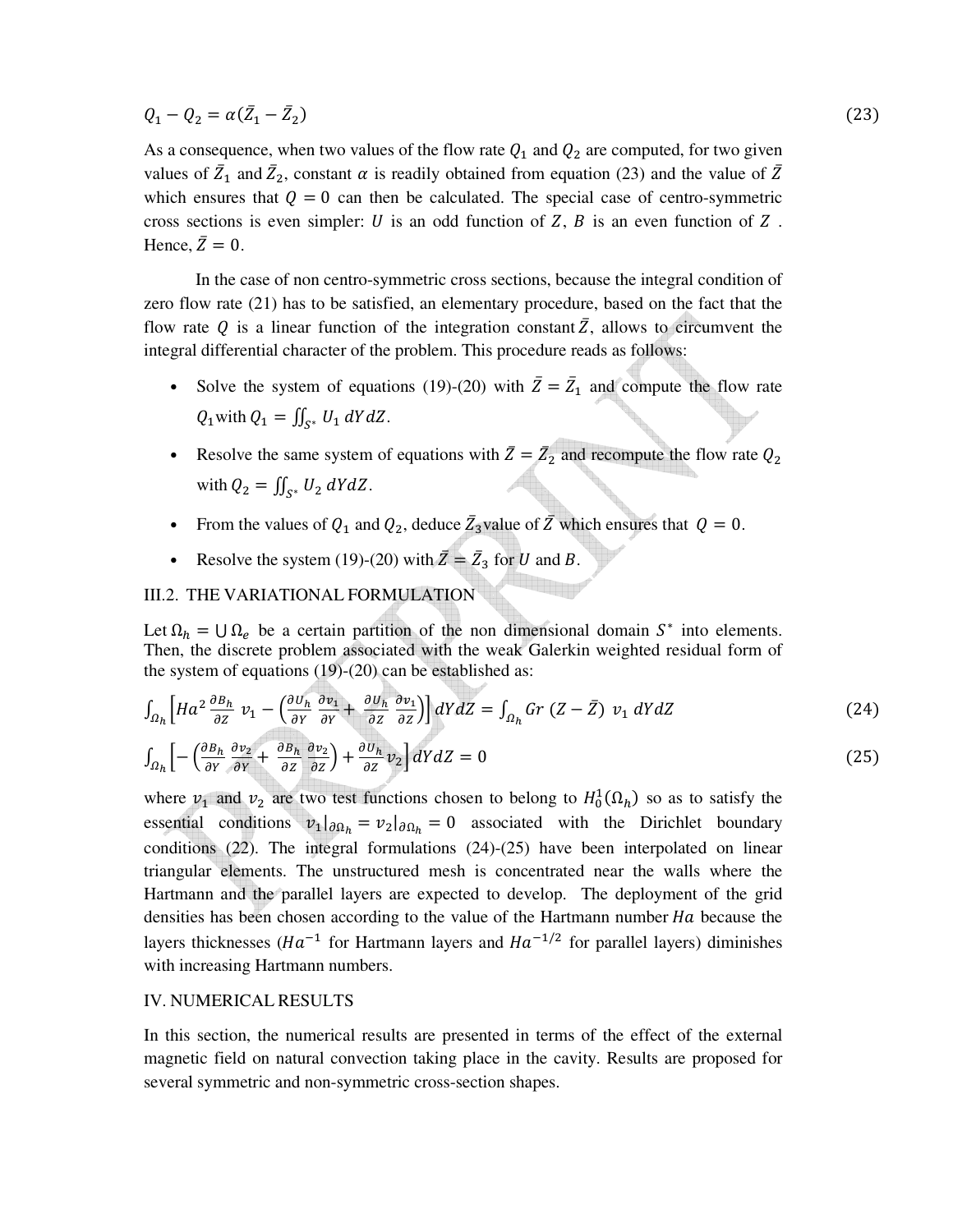The first numerical test case was selected to validate or benchmark the proposed finite element code itself against an available analytical solution [17] for natural convective flow without magnetic field. The numerical solution was obtained for the case of the obviuous circular cross section with a Hartmann number set to zero,  $Ha = 0$  and with  $Gr = 10^6$ . Different grid deployment strategies were used and investigated to ensure that the solutions were grid independent. No relaxation was used in the computations. The iterations were terminated when the relative value of the residual on the velocity, from one iteration to the next, met a prescribed condition  $\tilde{\varepsilon}$ . In the test problems considered here  $\tilde{\varepsilon} = 10^{-9}$  was found to be satisfactory: it yielded solutions that were essentially insensitive to further reductions in  $\tilde{\varepsilon}$ .

Figure 2 shows the contours of the dimensionless velocity, *U*, in the positive quarter of the section, that is for  $0 \le Y \le 0.5$  horizontally and  $0 \le Z \le 0.5$ , vertically. This numerical solution was compared with the analytical solution presented by Bejan et al. [17] for the fully developed natural convection flows in horizontal long pipes subject to temperature gradients for the same Grashoff number. The numerical solution is in perfect agreement with the analytical one and therefore cannot be distinguished in Figure 2.

### INSERT FIG 2

After preliminary verification, the interest was focused on the variation of the crosssection shape of the crucible. The investigated shapes are the following: circle, square, lozenge, triangle, and semi-circle (Fig. 3). For the whole set of results presented herein, the Grashoff number is set to  $Gr = 10^5$ , unless differently specified.

# INSERT FIG 3

#### IV.1. CENTRO-SYMMETRIC CROSS SECTIONS

Since equations  $(19)$  and  $(20)$  are linear and symmetric with respect to Z and anti symmetric with respect to  $Y$  and that the investigated cross sections are symmetric with respect to both axes, the solutions for U and B are symmetric with respect to Z and antisymmetric with respect to *Y*. Concretely, this indicates that the solution can be obtained for a quarter of the domain only (the hatched region in Fig. 3(a). Figures (4) to (6) show the contours of the non dimensional velocity, *U,* for two values of Hartmann number , *Ha,* in circular, square, and lozenge cross sections, respectively.

# INSERT FIG 4

#### INSERT FIG 5

#### INSERT FIG 6

In all figures (4-6), one can notice the Lorentz electromagnetic braking or damping effect of the convective flow. For instance, in  $Fig.6(a)$ , where the Hartmann number is equal to 50, the maximum value of the dimensionless velocity is  $-45$ , whereas in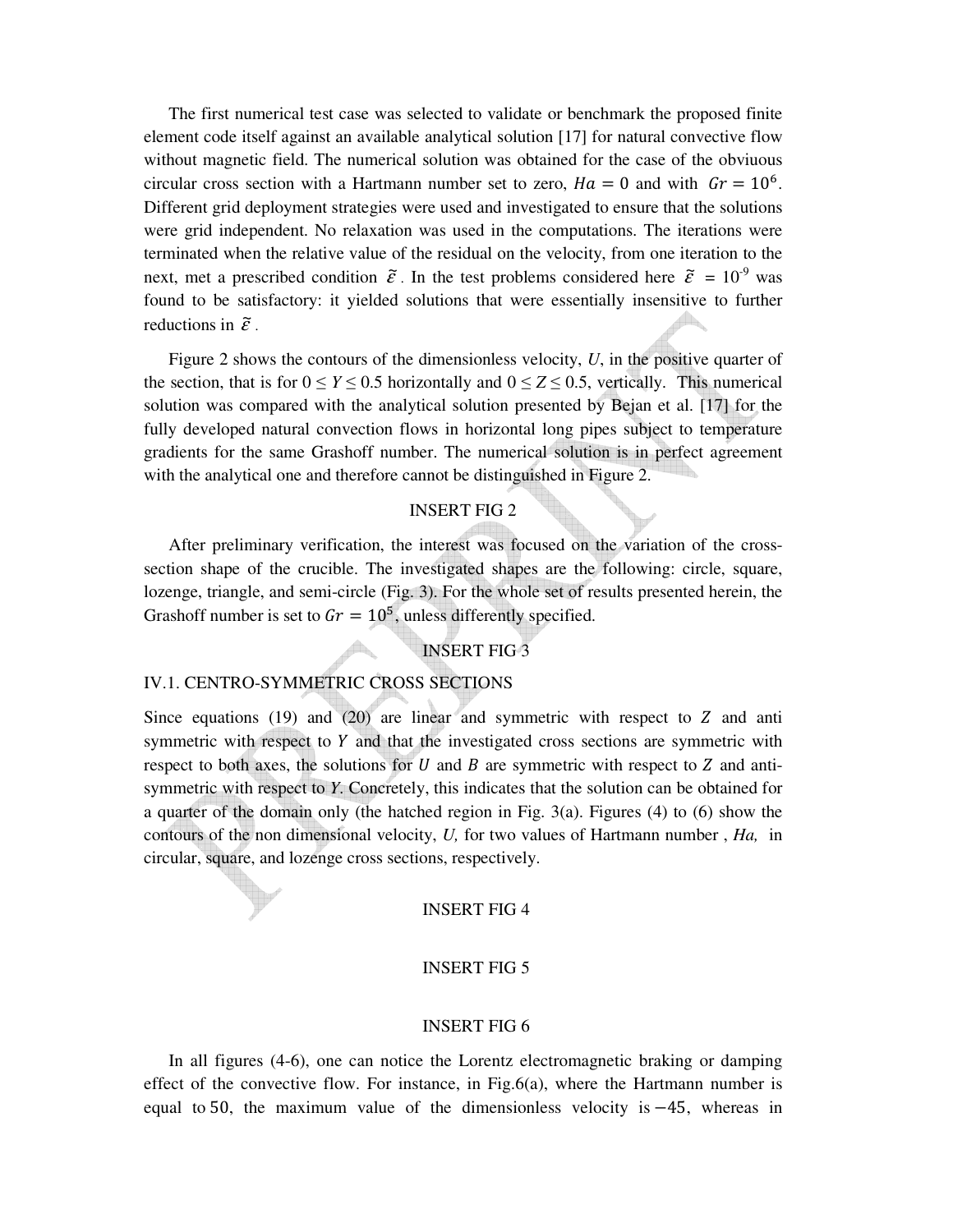Fig.6(b), for which the Hartmann number is equal to  $100$ , this maximum value reaches −18, only. This clearly indicates that the magnetic field slows down convection and should produce crystals with fewer defects. Figures 4 and 5 show the same behavior for the dimensionless velocity as maxima are dropping from −30 to −9 and from −55 to −28, respectively. Hence, for each cross-section, it is obvious that the numerical values of the dimensionless velocity show a considerable (and expected) damping of convection as the Hartmann number increases. Other Hartmann numbers were also investigated but results are not presented: similar trends were observed..

Moreover, the three figures clearly illustrate the presence of the Hartmann layers. These layers develop along the solid boundaries normal to the external applied magnetic field direction. In figures 4 and 6, theses layers develop at the top of the sections, close to *Y*=0 and *Z* =0.5 whereas in figure 5, it is along the upper boundary ( $0 \le Y \le 0.5$  and *Z* =0.5) that the Hartmann boundary is depicted. In these layers, which are necessary for the respect of the non slip condition, the essential of the velocity gradients and of the viscous forces is concentrated. Outside these layers, the viscous forces become less important and the flow is mainly organized due to equilibrium between convective and electromagnetic forces. As the Hartmann number increases, it can be seen that the layers are more and more concentrated in the immediate vicinity of the walls.

Now, if the results were to be presented using the same scale for velocity for both *Ha* = 50 and *Ha* = 100, one would immediately see that for the highest value of *Ha*, the velocity would be very small in a large part of the domain (not shown here). Here, the results are presented for different velocity scales to clearly present the isocontours. This can partly be observed in the case of lozenge sections (figure 6) in the central region for high numbers of  $Ha$ . No contours are drawn in the central region of the cross section in figure 6, indicating that the velocity is almost zero there and that a total blocking of convection occurs.

Another aspect that should be underlined concerns the square cross section (figure 5). Along the walls vertical wall  $(Y=0.5)$ , the parallel layers develop, the center of the circular cell is shifted towards both boundaries, as the Hartmann number increases.

The above mentioned results (figure 4-6) clearly indicate that a strong magnetic field could be very interesting for the control of crystal growth by horizontal Bridgman methods.

Figures (7) and (8), which concern the cavity involving a square cross section only, present the variation of the dimensionless velocity defined such as  $U \frac{Ha^2}{dr}$  $\frac{du}{dr}$  as a function of the width Y for the location where  $Z = 0.25$  and the variation of the same dimensionless velocity in terms of the height Z at  $Y = 0$  (the vertical symmetry plane aligned with gravity and the magnetic field), respectively. The proposed curves can somewhat be considered as slices of the previous figures (4-6) along the vertical axis and a line that crosses the quarter of the domain at mid-height.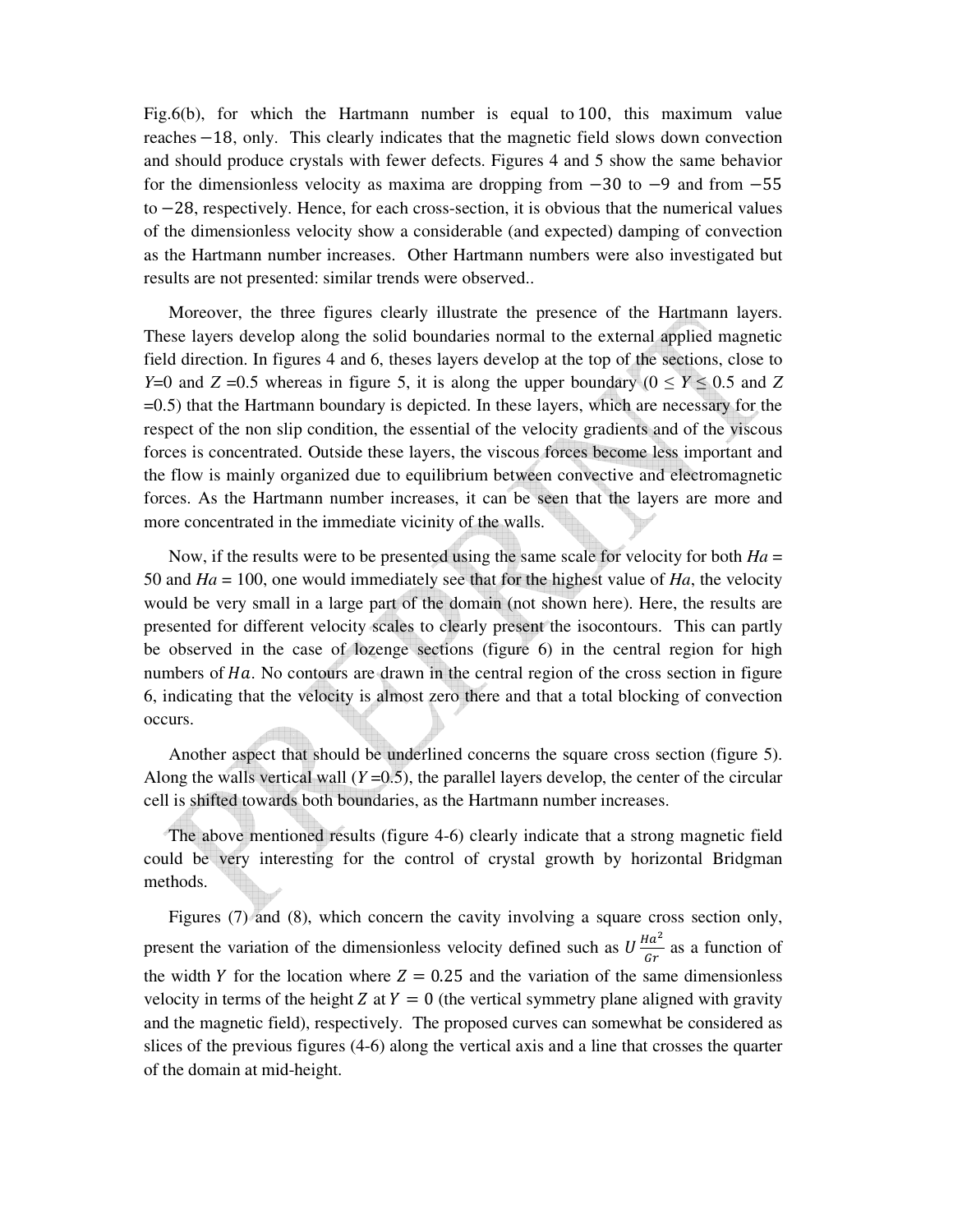In figures (7) and (8), the profiles of the velocity clearly show the Hartmann and the parallel layers development, respectively. In Figure 7, one can immediately notice that when *Ha* becomes important (*Ha*=100, red curve), the velocity gradient at the vertical wall (at  $Z = 0.25$ ) is very high, that is the Hartmann layer is very thin. In this case, the parallel layer exhibits an "over" velocity, a maximum velocity at about *Y* =0.44, which is a typical signature of such layers.

In Figure 8, in the core region, the dimensionless velocity  $U \frac{Ha^2}{c\tau}$  $\frac{du}{dr}$  is independent of *Z* at  $Y = 0$  and varies linearly in terms of Z. The components of the velocity gradient in the core region could be deduced as:

$$
\frac{\partial u_c}{\partial z} = -\frac{Gr}{Ha^2}; \quad \frac{\partial u_c}{\partial y} = 0
$$

This result is in agreement with an analytical behavior predicted in [5]. This result reinforces the validity of the proposed FEM.

Figure 9, which concerns the cavity with a circular cross section, presents the variation of the dimensionless velocity  $U \frac{Ha^2}{c^2}$  $\frac{du}{dr}$  in terms of the height Z at  $Y = 0$ . Again, the building up of the Hartmann layer is clearly shown as the Hartmann number increases and the dimensionless velocity rate of change in terms of Z can be recomputed to be  $-\frac{Gr}{Hg}$  $\frac{u}{Ha^2}$ . And to the best of our knowledge, this is the first time such a result is presented.

# INSERT FIG 7

## INSERT FIG 8

## INSERT FIG 9

## IV.2. NON CENTRO SYMMETRIC CROSS SECTIONS

For the reasons similar to those listed in section IV.1, the solutions  $U$  and  $B$  are symmetric with respect to Z and the solution can be obtained only for a half of the domain (figure 3). Figure (10) shows the contours of the non dimensional velocity field for two values of the Hartmann number  $Ha$  in the case of the cavity with a triangular cross section.

### INSERT FIG 10

Again here the electromagnetic damping of convection is obvious. The maximum value of the non dimensional velocity in the section decreases by a factor 2 from - 200 when *Ha*=50 to - 100 when *Ha* = 100. One can also observe the building up of the Hartmann layer along the horizontal wall (near  $Z = 0$ , about  $Y = 0.3$ ) and along the top of the oblique wall (near  $Y = 0$ ). It is also noticeable that the flow involves two distinct directions; the velocity is negative in a part of the section and positive in the rest of the section. In Figure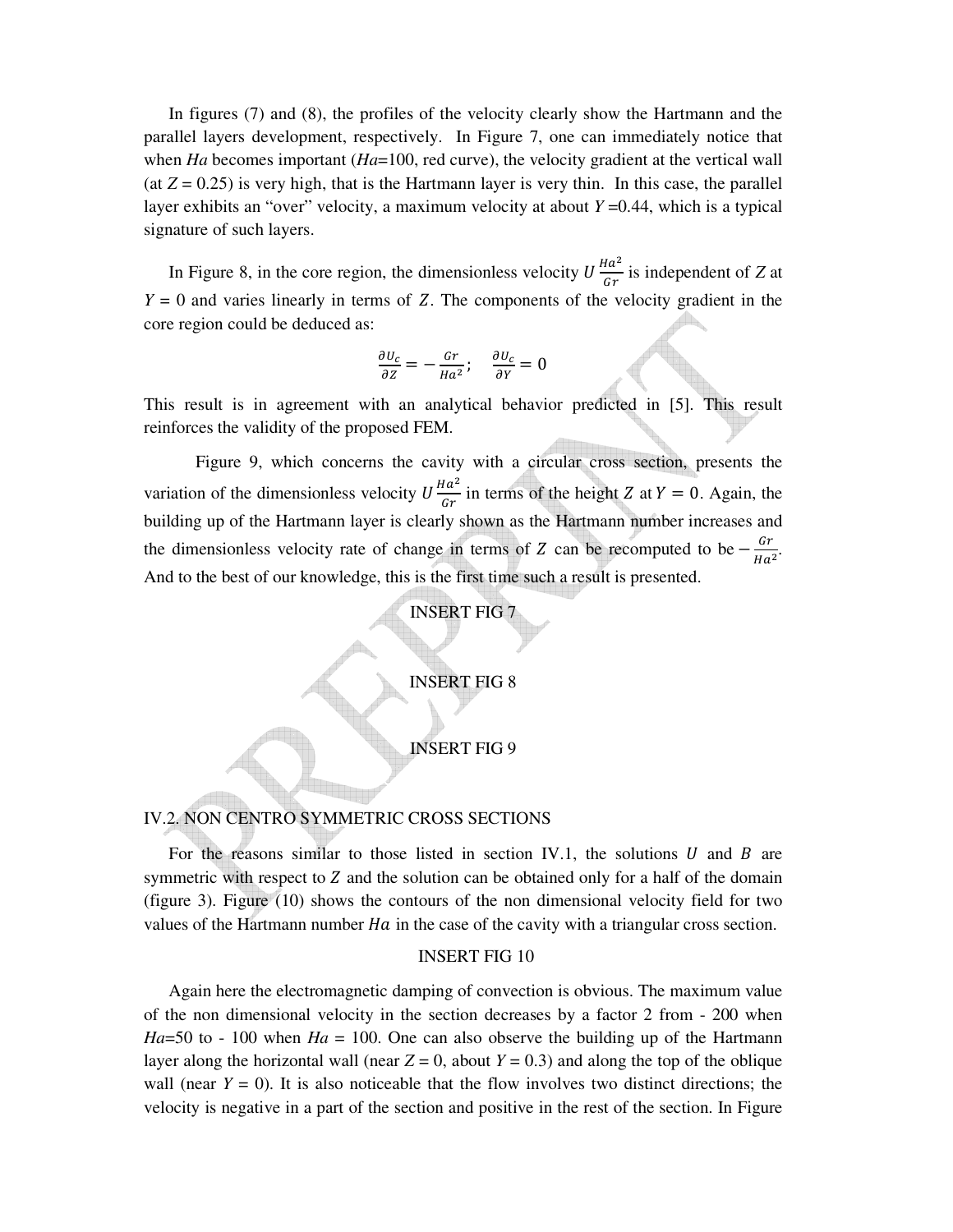10, this delimitation for which  $U = 0$  occurs between the orange and yellow contours. As *Ha* increases, the orientation of the delimitation between the two zones is more and more vertical, that is the slope of the zero velocity contour is steeper for *Ha*=100 than for *Ha*=50.

Figure (11) shows the contours of the non dimensional velocity field for *Ha*=5 and *Ha*=100 in the case of the cavity with a semi circular cross section. A low value of *Ha* was chosen to observe whether or not the flow reversal would occur along a more horizontal line for low *Ha*. Figure 11(a) indicates that this is the case as the two cells are almost superposed in this case. Here one should note that the maximum velocity drops by a factor 12 when *Ha* increase from 5 to 100.

## INSERT FIG 11

#### V. CONCLUSIONS

In this work, a finite element method implemented on an unstructured triangular linear mesh for the solution of the magneto hydrodynamic problem associated with the study of the electromagnetic damping of the natural convection in the crystal growth horizontal Bridgman configuration is presented. The model describing the fluid phase of the process is composed of two partial differential equations of Poisson type coupled through their right hand side terms and a third integral expressing the conservation of the volumetric flow.

The resulting finite element method code was validated by use of an analytical solution for the case of fully developed natural convection flows in straight horizontal long pipes. Numerical results have then been obtained for five cross section shapes: circular, square lozenge, triangle and a half a circle, in terms of the velocity and of the induced magnetic field (not shown) distribution. For a given Grashoff number  $Gr$ , the Hartmann number  $Ha$ has been systematically changed to put into evidence the electromagnetic damping and the associated building of the Hartmann and the parallel layers. The over velocities, which are the signature of the parallel layers, have been underlined in the case of square cross sections. In the case of non centro-symmetric cross sections, the results show how the flow is reorganized in order to respect the conservation of the volumetric flow within the domain. The numerical results have been compared, in two cases, with available analytical results. In one case, it was obtained in the asymptotic limit of very high Hartmann numbers *Ha* and demonstrated that the velocity  $U \frac{Ha^2}{dr}$  $\frac{du}{dr}$  varies linearly with position. This was found in excellent agreement with the reference solution.

The natural continuation of this numerical study is to extend the investigations to the xy plane in order to understand what really happens within the recirculation layers, since one of these layers is necessarily in the vicinity of the solidification front. The mathematical model equations are non linear and thus present a high challenge especially because the non linearity is essentially confined to a very thin layer whereas this non linearity is almost negligible in the rest of the plane.

#### **REFERENCES**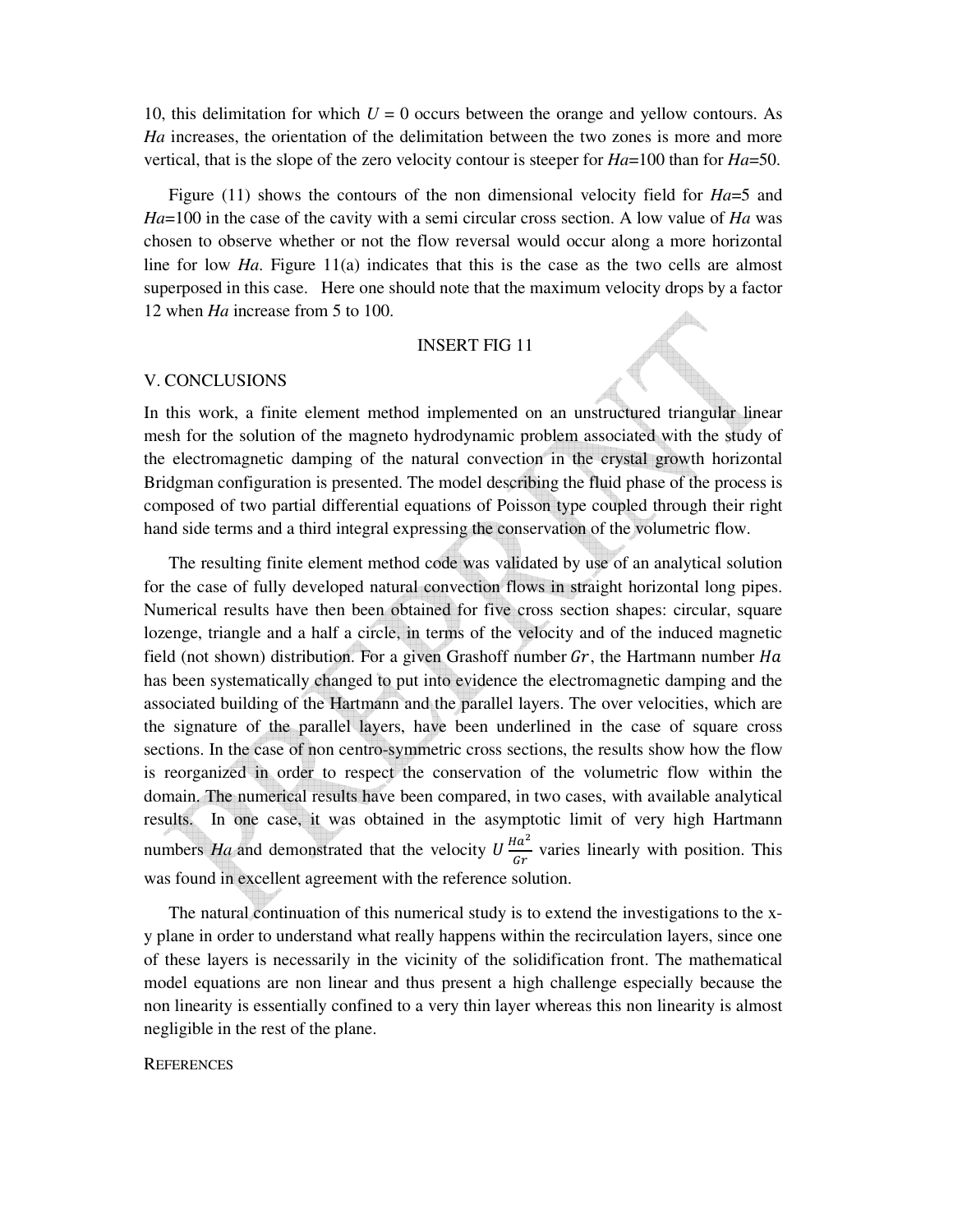- [1] K. Hoshikawa, H. Hirata, H. Nakanishi and K. Ikuta, "Control of oxygen concentration in CZ silicon growth", Proceedings of the  $4<sup>th</sup>$  International Symposium on Silicon Matter Science Technology, NJ,. Vol. Semiconductor Silicon , 101-112, 1981.
- [2] K.M. Kim, G.H. Schwuttke and P. Smetana, "Apparatus for Czochralski silicon crystal growth through axial magnetic field fluid damping", IBM Tech. Duscl. Bu, 24, 3376- 3377, 1981.
- [3] T.A. Campbell and J.N. Koster, "Radioscopic visualization of indium antimonide growth by the vertical Bridgman-Stockbarger technique", Journal of Crystal Growth, 147, 408-410, 1995.
- [4] L. Davoust, R. Moreau, M.D. Cowley, P.A. Tanguy and F. Bertrand, "Numerical and analytical modelling of MHD driven flow in a Bridgman crystal growth configuration", Journal of Crystal Growth, 180(3-4), 422-432, 1998.
- [5] J. P Garandet, T. Alboussiére and R. Moreau, "Buoyancy driven convection in a rectangular enclosure with a transverse magnetic field", J. of Heat and Mass Transfer, 35(4), 741-748, 1992.
- [6] B. H. Dennis, G. S. Dulikravich, "Magnetic field suppression of melt flow in crystal growth", International Journal of Heat and Fluid Flow, 23(3), 269–277, 2002.
- [7] A. Mitric, T. Duffar, C. Diaz-Guerra, V. Corregidorc, L.C. Alves, C. Garnier and G. Vian, "Growth of  $Ga_{(1-x)}In_xSb$  alloys by Vertical Bridgman technique under alternating magnetic field", Journal of Crystal Growth, 287(2), 224–229, 2006.
- [8] C. Díaz-Guerra, A. Mitric, J. Piqueras and T. Duffar, "Cathodoluminescence mapping and spectroscopy of Te-doped InxGa1-x Sb grown by the vertical Bridgman method under an alternating magnetic field", Superlattices and Microstructures, 45(4-5), 407- 412, 2009.
- [9] X. Li, Y. Fautrelle and Z. Ren, "Influence of a high magnetic field on columnar dendrite growth during directional solidification", Acta Materialia , 55(16) 5333–5347, 2007.
- [10] K. Zaïdat, N. Mangelinck-Noël and R. Moreau, "Control of melt convection by a travelling magnetic field during the directional solidification of Al–Ni alloys", C. R. Mécanique, 335, 2007.
- [11] T.J. Jaber, M.Z. Saghir and A. Viviani, "Three-dimensional modelling of GeSi growth in presence of axial and rotating magnetic fields", European Journal of Mechanics B/Fluids, 28(2), 214-223, 2009.
- [12] R. Moreau, T. Alboussière, N. Ben Salah, J.P. Garandet, R. Bolcato and A.M. Bianchi, "MHD Control of Free Convection in Horizontal Bridgman Crystal Growth", Magnetohydrodynamics (Magnitnaya Gidrodinamika), 30(3), 282-288, 1994.
- [13] R. Moreau, "Magnetohydrodynamics", Kluwer Academic, 1990.